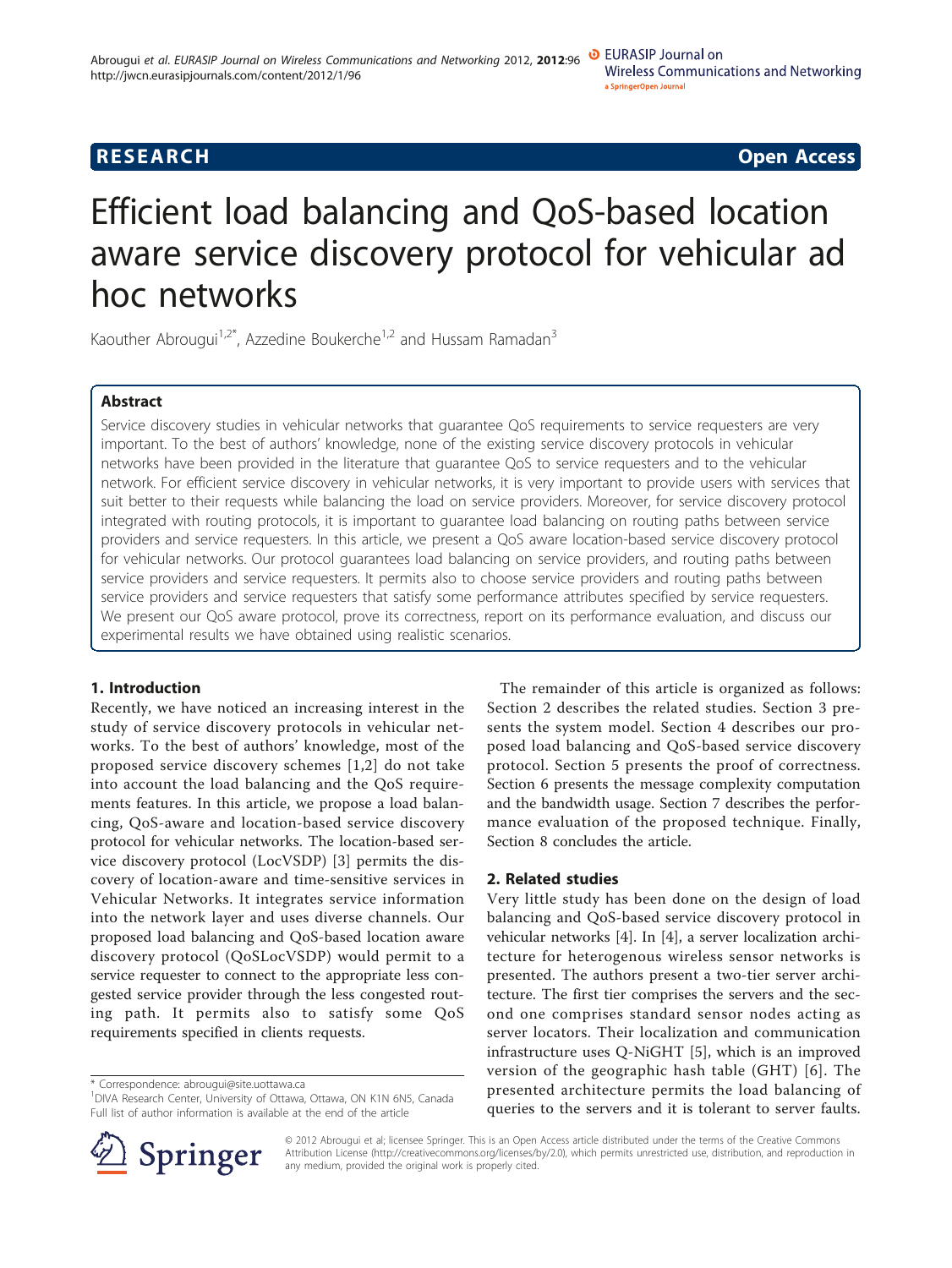In order to guarantee load balancing in their protocol, all servers that provide the same service are registered at the same server locator. Service requests are processed using a specific strategy; the server is chosen either randomly or in a round robin way. A few number of recent works in ad hoc and vehicular networks have focused on migratory services in order to accomplish the location-awareness in their protocols [\[7-9\]](#page-14-0). Some recent projects have tried to deploy real services over mobile ad hoc and vehicular networks [\[10](#page-14-0)-[12\]](#page-14-0). Only few distributed location-based service discovery protocols have been designed with the characteristics of vehicular networks in mind [[1,](#page-13-0)[2](#page-14-0)]. Dikaiakos et al. [[1\]](#page-13-0) proposed location-aware services over vehicular ad hoc networks using car-to-car communication: Their protocol provides time-sensitive information about the traffic conditions and the available services on the roadside. Klimin et al. [\[2\]](#page-14-0) proposed a hybrid service discovery protocol in ad hoc vehicular networks. Their approach combines the proactive dissemination of advertisement messages and the reactive propagation of discovery requests. Their protocol is based on the geocast addressing of control messages.

# 3. System model

Our vehicular network system comprises two types of components: roadside routers (RRs), and road vehicles (RVs). RRs form a wireless backbone of the vehicular network. We suppose that vehicles move on a twodimensional plane. Lanes are  $L$  m long and  $l$  m large. RRs are located on the intersection of straight lanes and perpendicular lanes. The total number of RRs in our model is *nRR*. The vehicle arrival process in our model follows a poisson process with an arrival rate  $(\lambda)$ . We define the density (Density) of the network as the number of vehicles per meter square in the vehicular network. The vehicular network is divided into road sections that have the same density than the network. The average speed of a vehicle is S. We assume the random variable N that defines the number of vehicles in a road section of surface  $x$ . The probability that there are *n* vehicles in a road section of surface  $(x)$  is given by

$$
P[N(x) = n] = \frac{\left(\frac{x}{S}\lambda\right)^n}{n!}e^{-\lambda\frac{x}{S}}
$$
 (1)

# 4. The load balancing and QoS-based location discovery protocol

In the following, we describe our proposed load balancing and QoSLocVSDP. Then, we discuss the features of the QoSLocVSDP and we compare it to the original LocVSDP.

# 4.1. Protocol description

QoSLocVSDP has four main phases: QoS-based service advertisement phase, QoS-based service request propagation phase, QoS-based leader election and service reply generation phase, and QoS-based service reply propagation phase.

# 4.1.1. QoS-based service advertisement phase

In the QoS-based service advertisement phase, service providers send QoS-based advertisement messages to their neighboring road components (RRs and RVs). A QoS-based advertisement (QoSAdv) message contains both routing and service information. The service provider adds its correspondent QoS attributes to the QoSAdv message. This latter could be intercepted by vehicles or by neighboring RR. Each RR that receives the QoSAdv message adds the service information to its service table and the routing information to its routing table. If the service exists already in the service table or the route exists already in the routing table, then the service table or the routing table is updated, respectively. 4.1.2. QoS-based service request propagation phase

A QoS-based request (QoSReq) message is sent by a service requester that wants to find a service provider in a desired location called region of interest (RI) and with QoS requirements. The QoSReq message is propagated until it reaches the RI. It contains both routing information and discovery information. The QoSReq message is generated and sent by the service requester. Only RRs and vehicles that are closer to the RI than the sending road component, will propagate the QoSReq message. Once the QoSReq message reaches the RI, the QoSbased leader election phase starts.

# 4.1.3. QoS-based leader election and service reply generation phase

In this phase, a leader is elected in the RI. When an RR RRi receives a QoSReq message, it generates a QoSbased election (QoSElec) message and broadcasts it inside the RI. Every RR that receives a QoSElec message generates its own election message and broadcasts it to its neighbors inside RI. In the QoSElec message, the RR RRi adds its distance to the center of RI. If RRi has been elected as leader for another QoS-based service request, it adds the radius of RI to the distance to RI and sends it in the QoSElec message, such that it will not be elected as leader again until all RRs inside RI have been elected at least once as leaders. After the exchange of QoSElec messages between RRs inside RI, every RR chooses its parent in the RI as the RR that has the smallest value of the distance to the origin of RI. After the exchange of parent messages a spanning tree inside the RI is constructed. The root of the spanning is elected as leader. QoS-based local reply (QoSLocalRep) messages are sent by every RR to its parent in the spanning tree.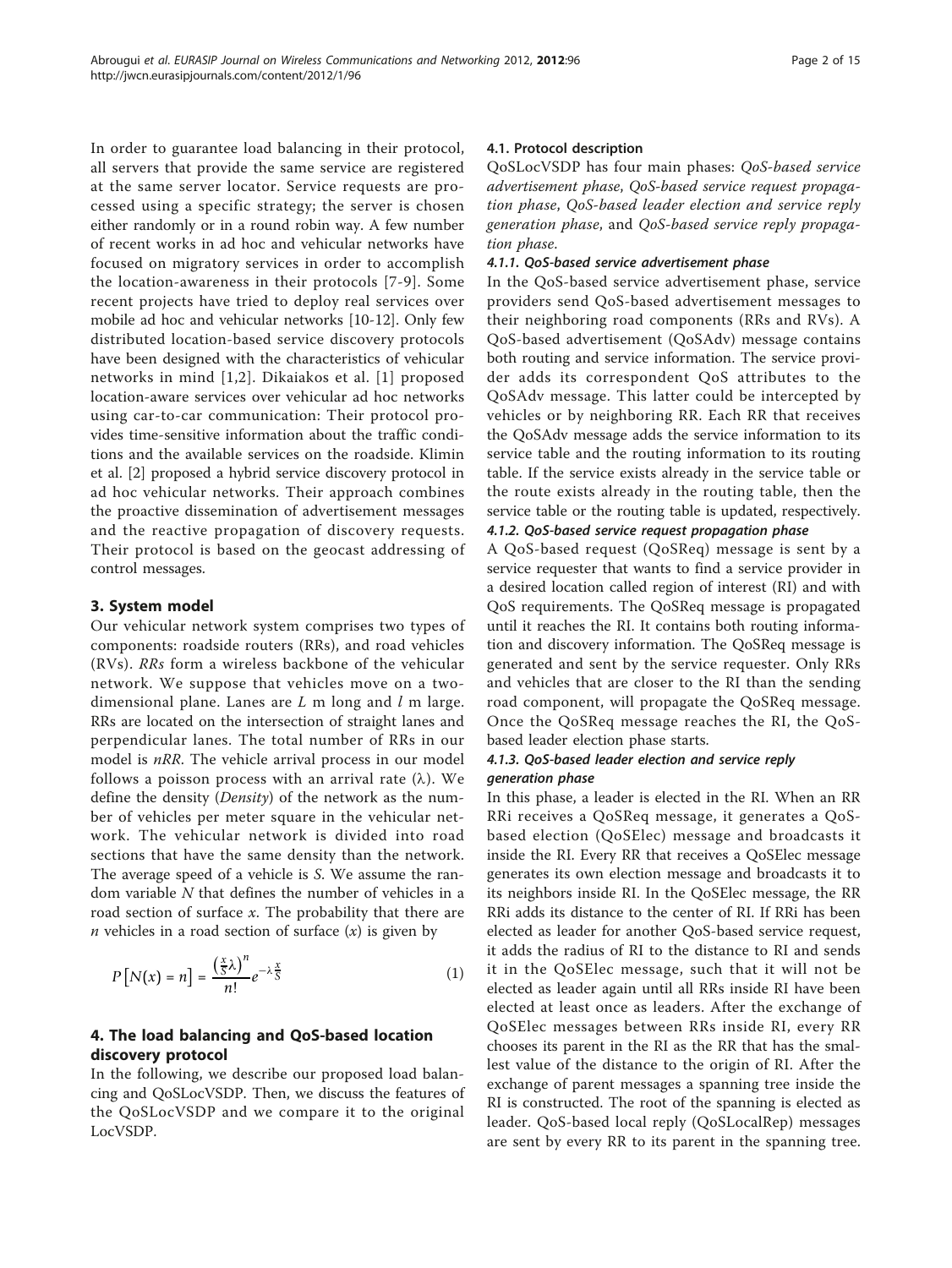A QoSLocalRep message includes all the service providers that satisfy the QoS-based service request sent by the service requester. The leader RR will receive the information about all the service providers inside the desired RI that satisfy the requester. At this stage, it generates the QoS-based reply message that will be propagated to the service requester.

# 4.1.4. QoS-based service reply propagation phase

The QoS-based service reply (QoSRep) message is generated by the leader RR in the desired RI. It is propagated toward the service requester. Since the service requester could be moving during the discovery process, the QoSRep message is geocast toward the service requester. Only road components that are closer to the expected region of the service requester forward the QoSRep message. Moreover, only road components that satisfy the QoS requirements specified by the requester can forward the QoSRep message. This is because the requester can use the reverse path received in a service reply message to communicate with the chosen service provider.

# 4.2. QoSLocVSDP discussion and comparison to the original LocVSDP

Load balancing and QoS are very important features for service discovery in vehicular networks. In fact, in vehicular networks that have multiple service providers of the same service, it is very important to balance the load between the different service providers while satisfying requesters performance attributes in order to guarantee a good service quality.

In our service discovery protocol, we design novel techniques for a load balanced and QoS aware service discovery protocol in vehicular networks. First, we guarantee that service requests are handled equitably by service providers in the desired RI. For this purpose, it is not necessary that the service provider located closer to the center of the RI that satisfies the service request, but any service provider located inside the RI and that is less loaded than the other service providers in the same RI can handle the service request. Second, since our protocol is integrated into a routing protocol, we guarantee that routes between service providers and service requesters are not congested. For this purpose, we proposed a novel technique that guarantees load balancing on RRs in the vehicular network. In addition to guaranteeing load balancing among the different components of the vehicular network, our QoS-aware discovery protocol finds service providers and routing paths between service providers and service requesters that satisfy some attributes specified in the user request. Such attributes could be for example streaming ratio (for example, in a streaming service, the user specifies the streaming rate required...).

In the following, we discuss our proposed techniques for load balancing and QoS aware service discovery protocol in vehicular networks.

## 4.2.1. Load balancing on service providers

We define the load on a service provider SP as the number of requests handled by the SP during the simulation time. In the LocVSDP [[3](#page-14-0)], the service requester receives in the service reply the information of the closest requested service provider to the center of the desired RI. If many service requesters specify the same RI, then the same service provider  $S$   $P_0$  would be returned to these service requesters, even if there are other service providers located in the desired RI. Thus, the service provider  $S P_0$  would be overloaded while the other service providers located in the RI are underloaded, which can affect the performance of the overloaded service provider. In order to overcome this weakness and balance the load on service providers in the vehicular network, we proposed the following load balancing technique: When a service client sends its request to the desired RI, the RRs inside the RI compute a spanning tree with a unique leader RR. Then all RRs send their local replies to the leader of the spanning tree starting from the leaves. In their local replies, every RR adds the load on each service provider in its range. The leader RR receives all the information about SPs including their loads. In the reply returned to the service requester, the leader sends the information of service providers ranked from the less loaded one to the most loaded one. Then the service requester connects to the service provider that satisfies the desired QoS requirements. The chosen service provider updates its load and acknowledges its neighboring RRs about its new load that would be considered for future requests.

# 4.2.2. Load balancing on RRs leaders inside RI

In the LocVSDP protocol [[3\]](#page-14-0), a leader is elected in the RI specified in a user request. The elected leader RR is the closest RR to the center of the RI. If many requesters specify the same RI then the load on the same elected leader for many requests would be high. In order to balance the load on RRs in the RI we proposed the following mechanism: an RR  $RR<sub>0</sub>$  that participates in an election process and is elected as leader stores the request number and the information regarding the RI (i. e., center and range). Besides, it computes its distance to the center of the RI DistanceRI, it stores this value in the variable realDistanceRI and initiates a variable fake-*DistanceRI* with the value of *DistanceRI*. If  $RR_0$  participates in another election process for the same RI it updates the value of *fakeDistanceRI* such that *fakeDis*tanceRI = fakeDistanceRI + range where fakeDistanceRI is the previously computes fake *DistanceRI*; and *range* is the range of the RI and is a fixed value.  $RR_0$  sends  $fake$ -DistanceRI in the message election\_IDReq\_msg. Thus,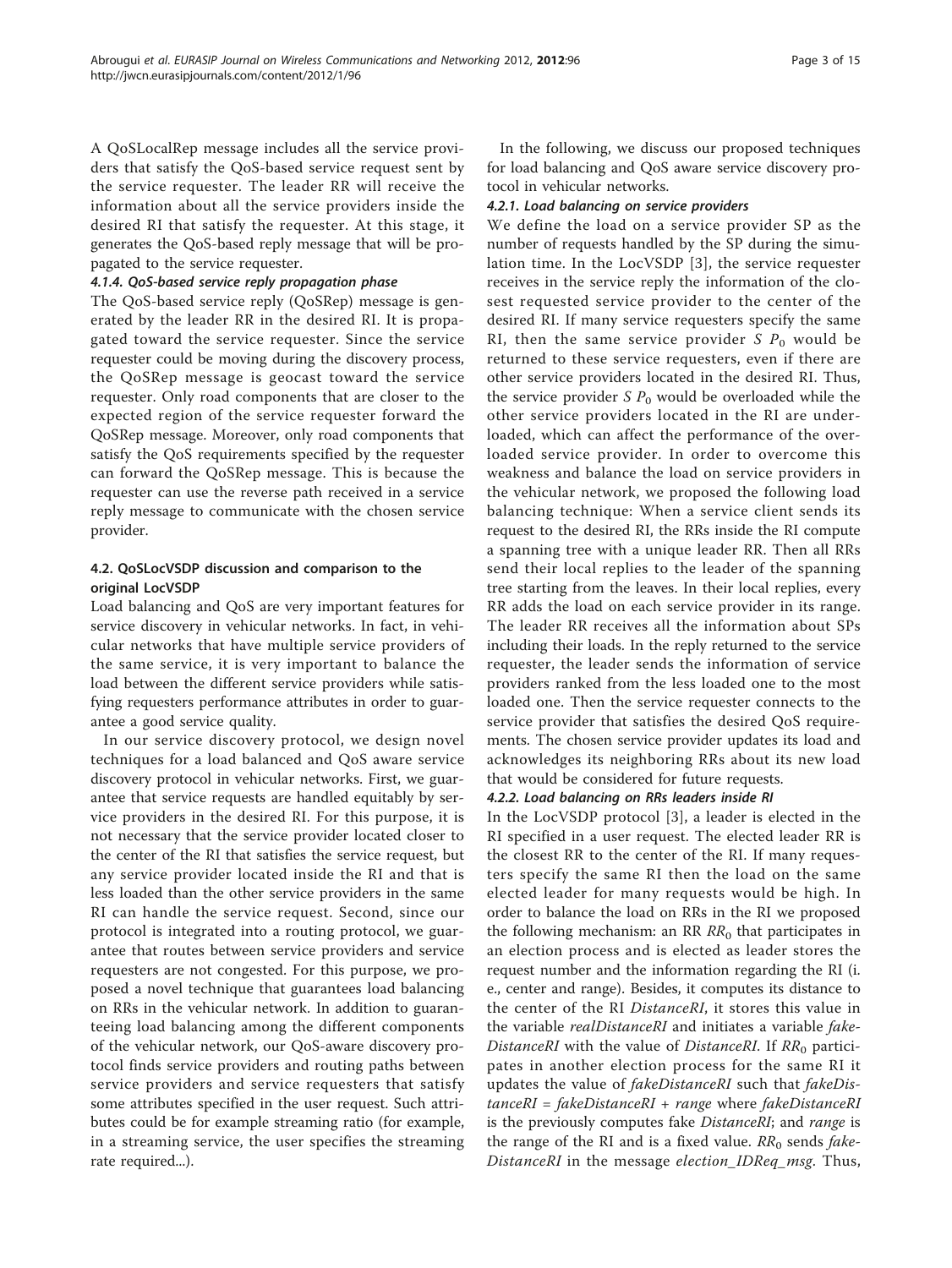$RR<sub>0</sub>$  will not be elected again as leader for a new service request in the same RI. Thus, the second closest RR to the center of the RI would be elected as leader. Similarly, the new elected leader executes our mechanism such that it will not be elected as leader for the next similar user request. Since fakeDistanceRI is computed by adding a fixed value to the real DistanceRI, our process guarantees that all RRs located in the same RI are elected as leaders at least once before anyone of them is elected again as leader for the second time. As a result, our technique guarantees load balancing on RRs in any RI requested by many service clients.

# 4.2.3. Load balancing on routing path between service providers and service requesters

In the LocVSDP protocol [[3](#page-14-0)], the routing path established between a service requester and its correspondent service provider is the first path from which the elected leader has received the first request message or parent message. In our QoS and load balancing LocVSDP, this first path is not necessarily chosen. If the first path is congested, our load balancing and QoS-based protocol is able to generate an alternative path less congested than the first path in order to establish an efficient communication between the service provider and the service requester. In the following, we explain how our load balancing and QoS-based LocVSDP protocol generates the less congested path while propagating the service reply.

We define the cost of a routing path as the sum of loads on each component of the routing path. In order to generate the less congested path between a service provider and a service requester, we implement the following technique: after a service request is propagated to the desired RI and handled by the elected leader. A service provider is chosen and a unique reply is generated. In the LocVSDP, the unique reply is unicast to the service requester through the first path returned. In our QoS-based LocVSDP, the unique reply is geocast to the service requester from the elected RR leader. An intermediate RR forwards the received reply message if and only if, (i) the RR is closer to the service requester than the RR from which it has received the reply message and; (ii) the cumulated cost of the routing path of a request ReqID until the current RR is less than a previously cumulated cost of a routing path for the same request ReqID.

This way, it is guaranteed that the reply message is not flooded in the vehicular network and that the routing path returned to the service requester is the less congested one among all the possible routing paths between the service provider and the service requester. If the current intermediate RR has to propagate the reply message, it adds its ID to the reply message, its capacity, its load, and the link load between itself and the previous RR. The service requester sends a

connection message to the service provider through the less congested routing path including its eventual load. Thus, each intermediate component updates its load accordingly.

# 4.2.4. Service provider quality requirement

Many service providers providing the same service could have different characteristics and quality (such as streaming rate, etc.). Service requesters could specify in their requests the quality of the service that they require using different attributes. In our proposed QoS-based service discovery technique, the quality attributes specified by a service request are handled at the elected RR leader. After the reception of all the local service replies from RRs inside the RI, the leader RR can determine the appropriate service provider that meets all the quality attributes defined by the service requester while maintaining the load balancing on service providers.

# 4.2.5. Intermediate components quality requirement

The intermediate components (RRs and links) between a service provider and a service requester can have different characteristics and quality. A service requester could require a desired quality in the routing path to a service provider. In our QoS-based LocVSDP, we handle the requester requirement during the reply propagation and routing path generation phase. Only routing paths that satisfy the QoS requirements are geocast in the vehicular network and are returned to the service requester.

# 5. Proof of correctness

In the following, we prove the correctness and completeness of our proposed QoSLocVSDP. Before we proceed further, we present the following lemmas that prove that our proposed QoSLocVSDP guarantees the load balancing of service queries among service providers and RRs, and that our QoSLocVSDP satisfies the QoS requirements imposed by the service requester in the different road components.

In the rest of this section, we assume that a unique cluster of RRs can be formed inside a desired RI, because the radius of this latter should not be very extended in order to preserve the proximity of a service provider to the center of the RI.

Lemma 1. Load balancing on service providers inside the RI: Our QoSLocVSDP permits to balance the load on service providers while satisfying location-based service requests inside a predetermined RI.

Proof: Assuming that RRs inside RI are connected, when a service request reaches the RI, a unique spanning tree comprising the RRs inside RI is constructed. The root of the spanning tree is elected as the leader RR. This latter receives all the local reply messages from its children. A local reply message comprises the information of service providers satisfying the request. It includes also the load on the returned service providers.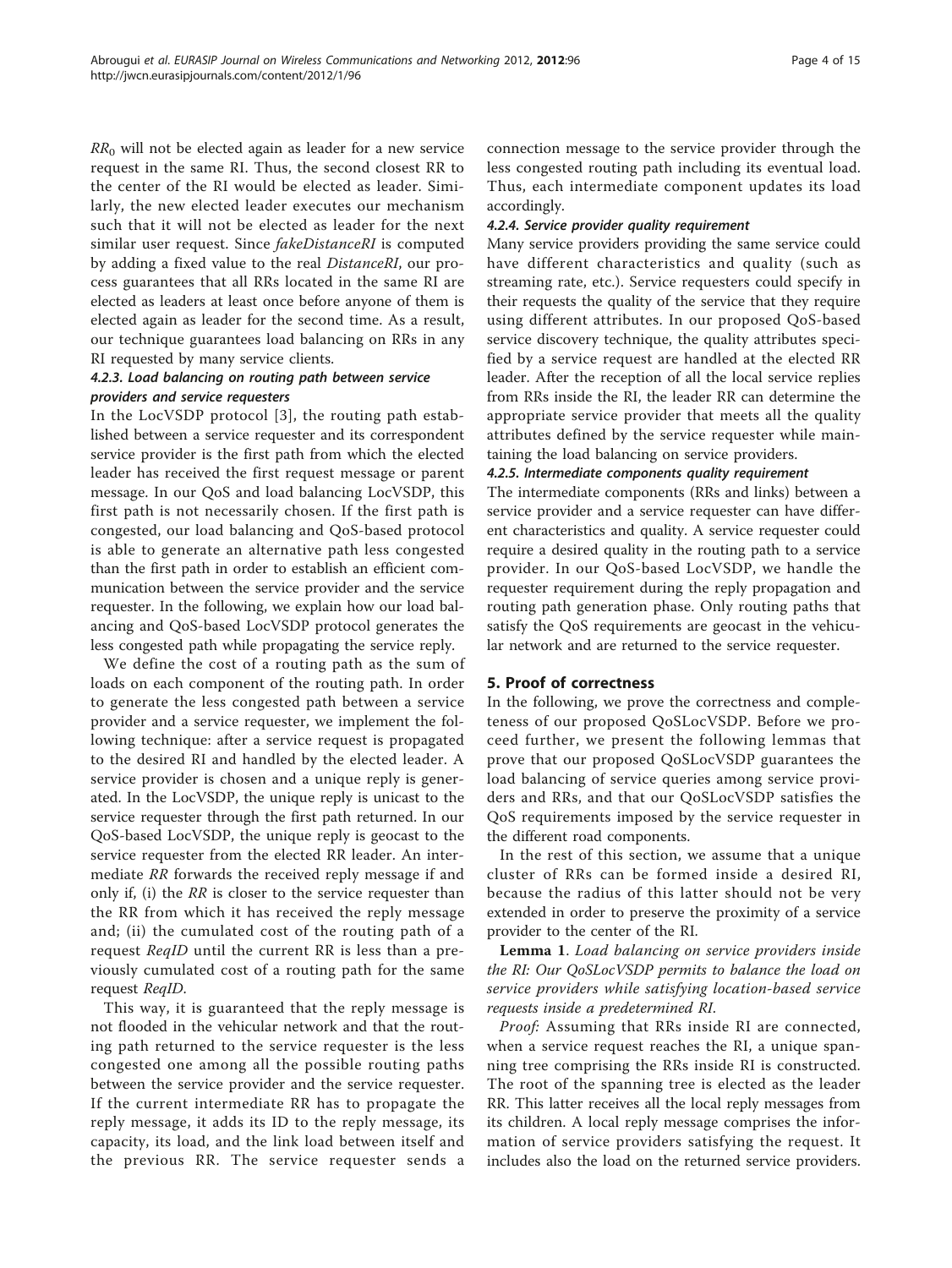Since the unique elected leader RR\_L inside the RI will receive all the local replies from RRs inside RI, it will be able to determine the appropriate less loaded service providers that satisfy the service request inside RI. The RR\_L sends an aggregated service reply message to the service requester including the appropriate service providers sorted from the less loaded to the more loaded service provider. At the reception of the service reply message by the service requester, this latter will chose the less loaded service provider that satisfies other QoS requirements.

Lemma 2. Load balancing on RRs inside a predetermined RI: Our proposed QoSLocVSDP permits to balance the load on RRs while electing a leader in the RI specified by a service requester.

Proof: In order to balance the load of the RRs inside RI while processing the drivers' requests, an RR is elected again as leader in a predetermined RI only if all the RRs inside RI have been already elected as leaders. This is because in the proposed QoSLocVSDP, a leader RR is elected as leader if it has the smallest value of fakeDistanceRI when constructing the spanning tree for a specific request. In our proposed mechanism, once an RR inside RI is elected as leader and processes a driver's request, it increases the value of its fakeDistanceRI by the radius' value of RI. Thus, the previously elected leader RR will have the largest value of fakeDistanceRI in the next service request processing, and will not be elected as leader again until all the RRs inside RI are chosen as leader for different service requests in the same RI. Consequently, the load of service requests processing is balanced among the different RRs inside RI.

Lemma 3. Load balancing on RRs in the routing path between the service requester and the service provider: Our QoSLocVSDP permits to balance the load of RRs in the routing path between a service provider and a service requester.

Proof: In the proposed QoSLocVSDP, the aggregated service reply message is geocast to the requesting vehicle. Thus, there are many paths that would be returned to the requester. An intermediate RR that receives the aggregated reply message more than once, forwards it only if the cumulated load of the routing path is less than a previously cumulated load through the current RR. The service requester receives the service reply message through multiple paths with indication of the cumulated load on each path. It chooses the less loaded path while taking into account other QoS requirements.

Lemma 4. QoS of a service provider: a driver requester can specify some QoS requirements in the eventual service provider that are included in the service request. The elected leader takes into account these requirements while generating the aggregated service reply.

Proof: In the proposed QoSLocVSDP only service providers with the appropriate QoS requirements are included in the aggregated reply message. Thus, the service requester will receive the service providers that satisfy the predetermined QoS requirements in the returned service reply message.

Lemma 5. QoS guarantee of road components between the service requester and the service provider: Our proposed QoSLocVSDP guarantees some QoS requirements in the routing path between the service provider and the service requester.

Proof: In our proposed QoSLocVSDP, and during the propagation of the aggregated reply message to the service requester, only the routing paths that satisfy the requester requirements are returned.

Theorem 1. (QoSLocVSDP Correctness) Our QoSLocVSDP finds the less loaded service provider with the QoS requirements that satisfy the requesting vehicle in the desired RI in a finite time if the requested service is provided in the RI in the VANet.

Proof: In our QoSLocVSDP, a QoS-based request message sent by a requester is propagated until the RI. In the RI, all RRs participate in the election of a leader and the construction of a spanning tree. Then, every RR sends a local reply to its parent in the spanning tree with its knowledge about the service providers that satisfy the QoS required by the requester as proven in Lemma 4. The leader RR collects all the information from the RRs inside RI and generates a unique service reply message. It includes in the reply message all service providers with the requested QoS requirements. Service providers are sorted from the less loaded one to most loaded one in terms of number of handled service requests. Thus, all service providers inside RI with the requested QoS requirements are returned to the service requester in a finite time. The service requester will be able to chose the appropriate service provider.

Theorem 2. (QoSLocVSDP Completeness) Assume that there are many service providers of the requested service in the desired RI, our proposed QoSLocVSDP permits to the requester to receive the information of all the service providers in the RI ranked from the less loaded service provider to the most loaded, and with the specified QoS requirements information in finite time.

Proof: In order to prove the completeness of our proposed QoSLocVSDP, we need to prove that there are no deadlocks in our scheme.

Assuming that the vehicular network is connected, the QoS-based request message is propagated towards the RI. When it reaches the RI, QoS-based election messages are generated and exchanged between the RRs inside RI. For each service request, a connected spanning tree is constructed inside RI and the root of the spanning tree is elected as leader to process the current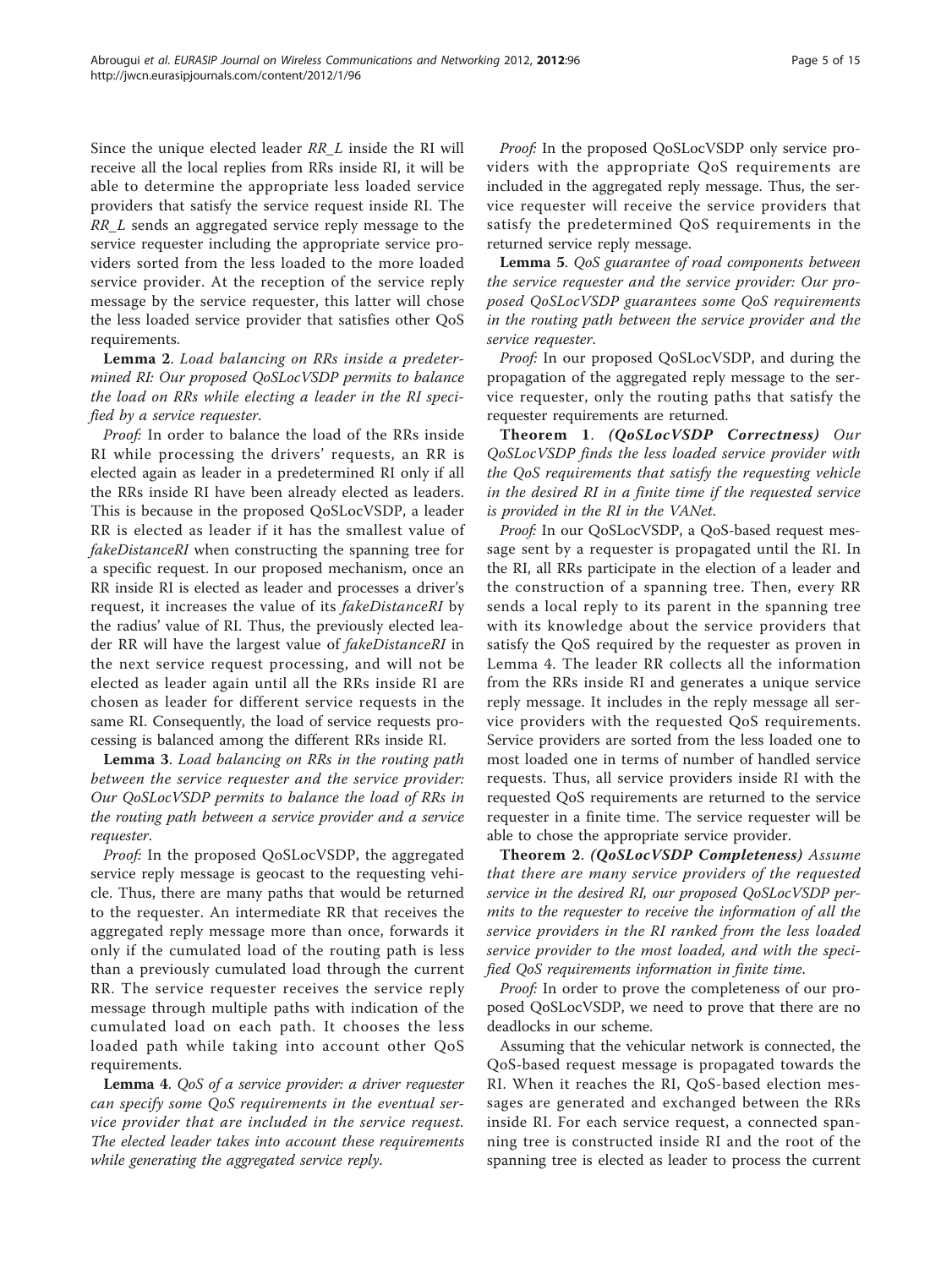service request. The idea of spanning tree construction is based on timers. Thus, a leader is elected in the RI after a predetermined period of time. The elected leader will wait a predetermined period of time to receive local reply messages from its neighbors, and then generates the unique reply message to be sent to the requester. Again, the idea of generation of the unique service reply is based on timers and will not lead to a deadlock. The QoS-based service reply message will be propagated using geographical information until it reaches the destination. Thus, assuming that the VANet is connected, the QoS-based reply message will reach its destination with the required information of service providers.

# 6. Complexities computations and bandwidth usage

In the following, we compute the complexity of our proposed QoSLocVSDP, and its bandwidth usage. We use the abbreviation described in Table 1.

# 6.1. Message complexity of QoSLocVSDP

The message complexity of our QoSLocVSDP is the summation of the number of QoS-based service providers advertisement messages, the number of QoS-based request messages, the number of QoS-based election messages, the number of QoS-based local reply messages, and the number of QoS-based reply messages.

Lemma 6. The number of QoS-based advertisement messages (nTotal\_QoSAdv) during the simulation time T is:

nTotal\_QoSAdv = 
$$
\sum_{l=1}^{nQoSSP} \left(\frac{T}{\lambda_{QoSadv}\mu}\right)
$$
 (2)

Proof: In our QoSLocVSDP, service providers advertise themselves by sending QoS-based service advertisement messages every advertisement period ( $\lambda_{QoSAdv}$ ) to the neighboring RRs and vehicles. Thus, the number of QoSbased service advertisement messages n\_QoSAdv sent by 1 service provider during the simulation period  $T$  is:

$$
n_{\text{QoS}A}dv = \frac{T}{\lambda_{\text{QoS}A}dv} \tag{3}
$$

Table 1 Variables description

Consequently, the total number of QoS-based advertisement messages sent by all the service providers nQoSSP in the Vanet during the simulation period  $T$  is:

$$
nTotal_QoSAdv = \sum_{l=1}^{l=nQoSSP} \left(\frac{T}{\lambda_{QoSAdv\_l}}\right) \tag{4}
$$

Lemma 7. The total number of QoS-based request messages (nTotal\_QoSReq) for nQoSReqs QoS-based service requests during the simulation period  $T$  is:

$$
nTotal_QoSReq = \sum_{i=1}^{i=nQoSRegs} Area_QoSReg_i \times (\rho + \rho \nu)
$$

Proof: In our proposed QoSLocVSDP, a service requester generates a service request message with its QoS requirements (QoSReq\_msg) and sends it to its neighboring RRs and vehicles toward the desired RI. The RRs and vehicles, that are closer to the RI than the sending road component and that receive the message for the first time, forward the QoSReq\_msg. This way, the propagation of the QoS-based request message is controlled, not redundant, and not flooded in the VANet. Consequently, the number of QoS-based request messages is equal to the number of RRs and vehicles inside the forwarding zone  $(QoS_{S})$ . Knowing the densities  $\rho$  and  $\rho_V$  in terms of RRs and vehicles, respectively, and knowing the area of the forwarding zone Area\_QoSReq, we can determine the number of QoSbased service request messages (nQoSReq) forwarded during one service request as:

$$
n\_\text{QoS}\_\text{req} = \_\text{Area\_\text{QoS}\_\text{req}} \times (\rho + \rho \nu)
$$

Thus for a total number of nQoSReqs requests during the simulation period  $T$ , the total number of QoS-based service request messages is:

$$
nTotal_QoSReq = \sum_{i=1}^{i=nQoSRegs} Area_QoSReg\_i \times (\rho + \rho \nu)
$$

| Variable name              | Variable description                                                 |  |
|----------------------------|----------------------------------------------------------------------|--|
| nQoSSP                     | number of QoS-based service providers                                |  |
| $\lambda_{\text{QoS}A}$ dv | advertisement period                                                 |  |
| $\tau$                     | the simulation duration                                              |  |
| nQoSRegs                   | number of QoS-based request messages                                 |  |
| Area QoSReg                | The surface of the request forwarding zone                           |  |
| $\rho$                     | the density of the VANet in terms of number of RRs per meter square. |  |
| $\rho V$                   | The density of the VANet in terms of vehicles per meter square.      |  |
| Area RI                    | The surface of the RI.                                               |  |
| Area_QoSRep                | The surface of the reply zone.                                       |  |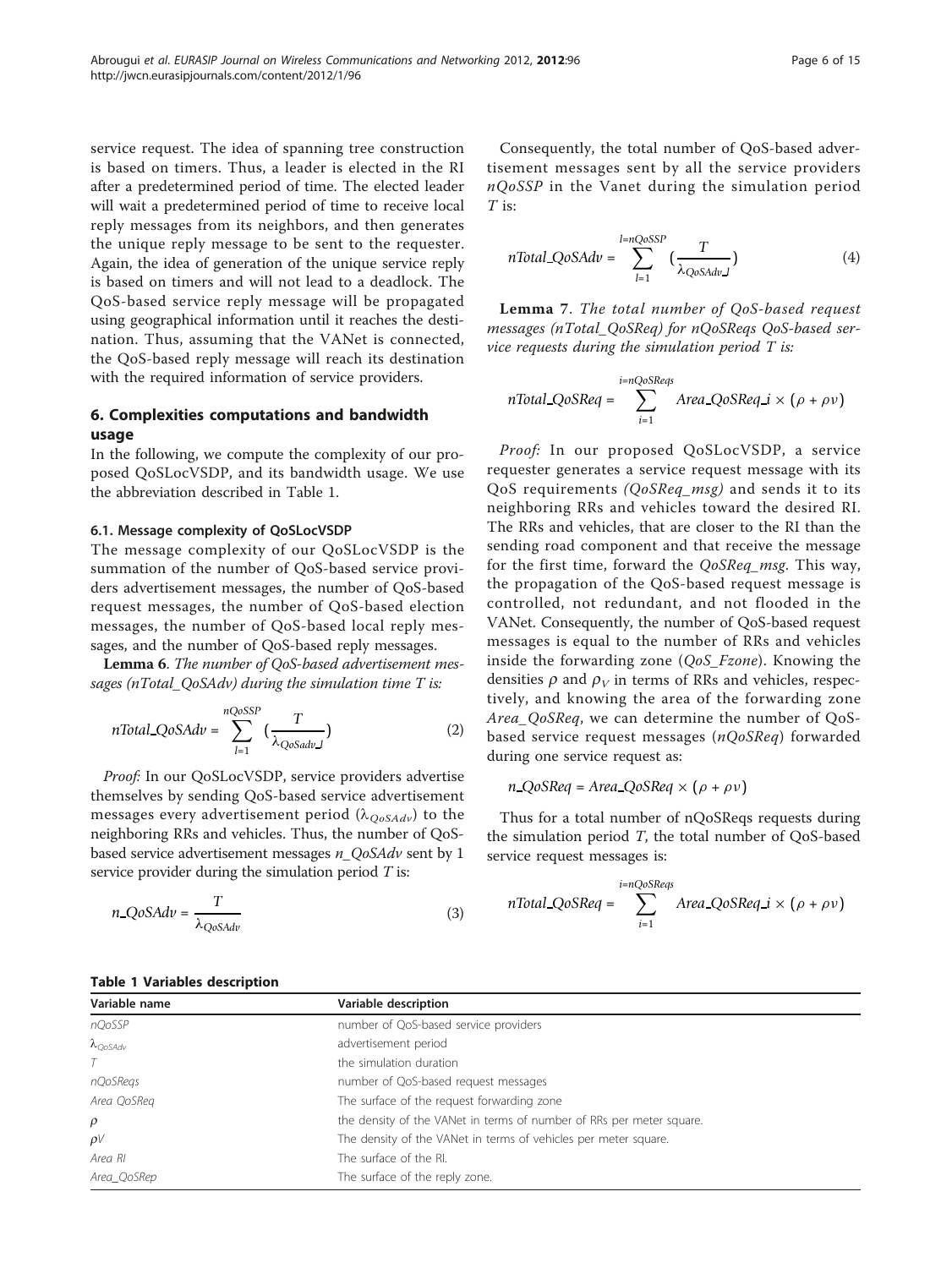Lemma 8. The total number of QoS-based election messages nTotal\_QoSElec for nQoSReqs service requests is:

nTotal\_QoSElec = 
$$
\sum_{i=1}^{i=nQoSReqs} (Area\_RI_i \times \rho)
$$
 (5)

Proof: In the proposed QoSLocVSDP, the election messages are exchanged between the RRs inside the RI specified by the service requester. Every election round, the less loaded RR is elected as leader to process the current service request. The load on RRs is expressed in terms of number of processed requests. Every RR inside the RI sends an election message to inform its neighbors about its load. Thus, the number of QoS-based election messages in every round is equal to the number of RRs inside the RI. Thus, knowing the area of RI Area\_RI and the density in terms of RRs  $\rho$ , we can determine the number of QoS-based election messages as:

### *n*  $QoSElectronic = Area_RI \times \rho$

During the simulation period  $T$ , the total number of QoS-based election messages (nTotal\_QoSElec) for a number *nQoSReqs* of requests is:

nTotal\_QoSElec = 
$$
\sum_{i=1}^{i=nQoSReqs} (Area_RI_i \times \rho)
$$
 (6)

Lemma 9. The number of QoS-based local reply messages nTotal\_QoSlocalRep for nQoSReqs QoS-based service requests is:

nTotal\_QoSLocalRep = 
$$
\sum_{i=1}^{i=nQoSRegs} Area\_RI_i \times \rho
$$
 (7)

Proof: In our proposed QoSLocVSDP, a QoS-based local reply message is generated and sent by every RR inside RI to its selected parent. Thus, the number of QoS-based local reply messages for one service request is equal to the number of RRs inside RI. Knowing the area of RI (*Area\_RI*) and its density in terms of RRs  $(\rho)$ , we can determine the number of QoS-based local reply messages for one service request as:

$$
n_{\text{QoSLocalRep}} = \text{Area\_RI} \times \rho \tag{8}
$$

Consequently, the total number of QoS-based local reply messages (nTotal\_QoSLocalRep) for a number of nQoSReqs requests is:

nTotal\_QoSLocalRep = 
$$
\sum_{i=1}^{i=nQoSRegs} Area\_RI_i \times \rho
$$
 (9)

Lemma 10. The total number of QoS-based reply messages nTotal\_QoSRep for nQoSReqs QoS-based service requests during the simulation period T is:

nTotal\_QoSRep = 
$$
\sum_{i=1}^{i=nQoSRegs} Area_QoSRep_i \times (\rho + \rho \nu)
$$

Proof: In our proposed QoSLocVSDP, QoS-based reply messages are sent from the elected leader or from the requested service providers to the requesting vehicle. Only the service providers or the routing paths that satisfy the QoS requirements specified by the service requesters are returned in the QoS-based service reply messages. The number of QoS-based service reply messages corresponding to a service request is the number of forwarding road components in the QoS-based reply forwarding zone. In the worst case, all the road components inside the forwarding zone will forward the QoSbased reply messages. Thus, knowing the area of the QoS-based reply forwarding zone (Area\_QoSRep), and the densities  $\rho$  and  $\rho_V$  of the VANet in terms of RRs and vehicles, respectively, we can determine the number of QoS-based reply messages for one service request as:

$$
n_{\text{-}QoSRep} = Area_{\text{-}QoSRep} \times (\rho + \rho v))
$$

As a result, for a number  $nQoSRegs$  of requests, the total number (nTotal\_QoSRep) of QoS-based reply messages is:

nTotal\_QoSRep = 
$$
\sum_{i=1}^{i=nQoSRegs} Area_QoSRep.i \times (\rho + \rho \nu)
$$

Theorem 3. The total number of messages in our QoSLocVSDP during the simulation period T is:

$$
MC \ QoSLocVSDP = \sum\nolimits_{l=1}^{nQoSSP} \left( \frac{T}{\lambda_{QoS:bdn}} \right) + \sum\nolimits_{i=1}^{i=nQoSReqs} \left( Area \ QoSReq \ j + Area \ QoSRep \ i \right) \times \left( \rho + \rho v \right) + 2 \times \left( Area \ R \ j \times \rho \right)
$$

Proof: The total number of messages MC\_QoSLocV SDP of our QoSLocVSDP during the simulation period T comprises: the total number of QoS-based advertisement messages, the total number of QoS-based request messages, the total number of QoS-based election messages, the total number of QoS-based local reply messages and the total number of QoS-based reply messages. We deduce our theorem from Lemmas 6-10.

#### 6.2. Bandwidth usage computation of QoSLocVSDP

In the following, we present the computation of the bandwidth usage of QoSLocVSDP. The table in Figure [1](#page-7-0) presents the different message types in our proposed QoSLocVSDP, their main fields descriptions and their sizes.

Lemma 11. The bandwidth usage required for the advertisement of the QoS-based service advertisement messages during the simulation period is:

# *nTotal QoSAdvBand* = *nTotal QoSAdv* × *size QoSAdv*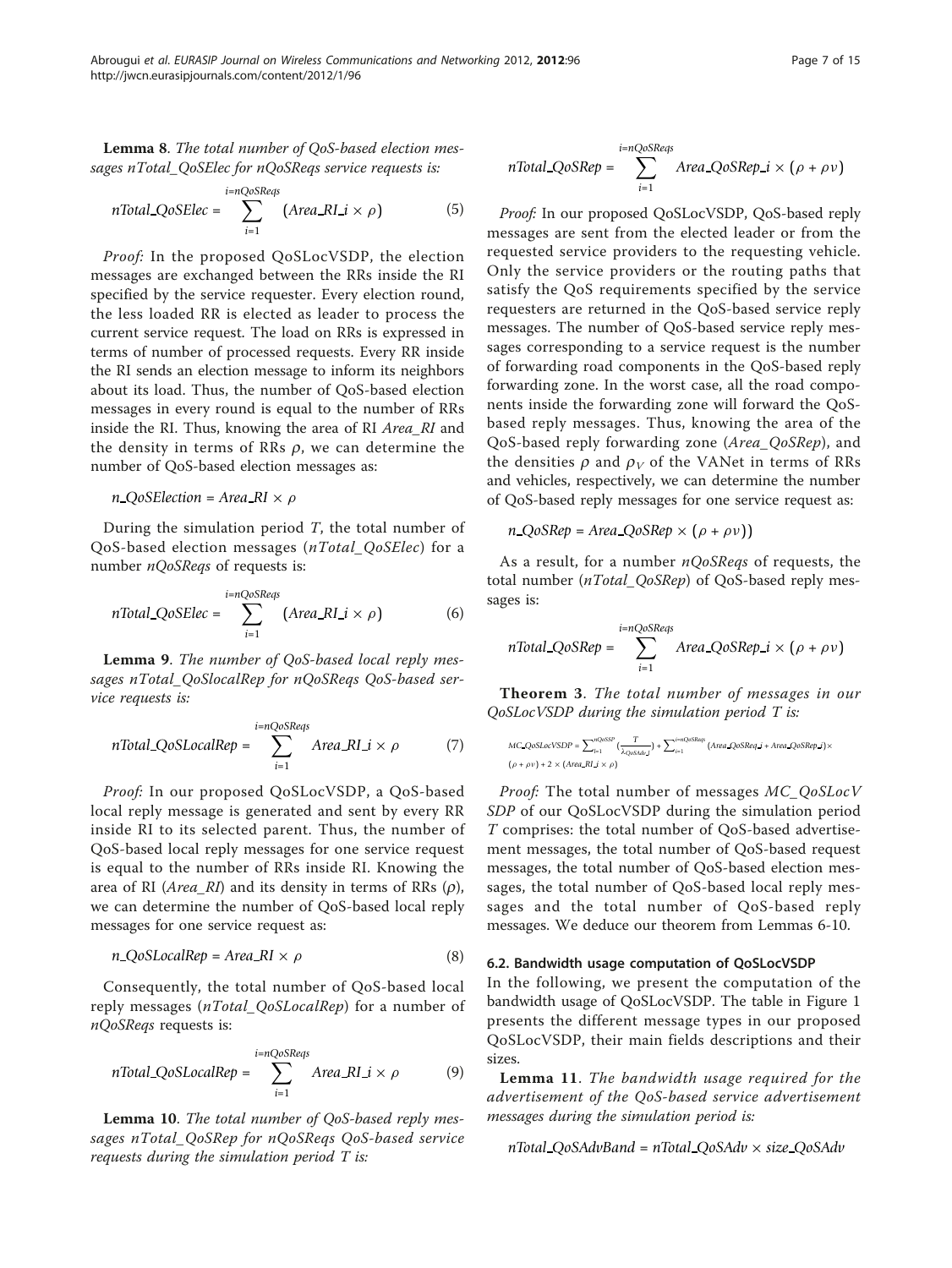<span id="page-7-0"></span>

| <b>Message</b><br>abbreviation | <b>Message</b><br>description                | <b>Fields</b>                                                                                                                                                  | <b>Size</b><br>(bits) |
|--------------------------------|----------------------------------------------|----------------------------------------------------------------------------------------------------------------------------------------------------------------|-----------------------|
| QoSAdv                         | <b>QoS</b> based<br>advertisement<br>message | Source @, destination @, packet<br>ID, packet ID, service<br>description, lifetime, service<br>location, QoS attributes.                                       | 40                    |
| <b>QoSReq</b>                  | <b>OoS</b> based service<br>request message  | Source @, destination location<br>information, sender @, TTL,<br>packet ID, packet Type, service<br>requested, RI, distance to RI,<br><b>QoS</b> requirements. | 40                    |
| <b>QoSElec</b>                 | <b>QoS</b> based<br>election message         | Source @, destination @, Packet<br>ID, packet type, distance to RI,<br>fake distance to RI, requested<br>service, QoS requirements.                            | 20                    |
| <b>QoSLocalRep</b>             | <b>QoS</b> based local<br>reply message      | Source @, destination @, Packet<br>ID, packet type, service table,<br>corresponding QoS values.                                                                | 20                    |
| <b>QoSRep</b>                  | <b>QoS</b> based reply<br>message            | Source @, destination location,<br>Packet ID, packet type, service<br>table, corresponding QoS values.                                                         | 60                    |

Figure 1 QoSLocVSDP messages description.

Proof: The bandwidth required for sending the QoSbased advertisement messages (nTotal\_QoSAdvBand) be the product of the total number of QoS-based advertisement messages  $(nTotal\_{QoSAdv})$  and the size of a QoS-based advertisement message (size\_QoSAdv) as computed below:

*nTotal QoSAdvBand* = *nTotal QoSAdv* × *size QoSAdv*

Lemma 12. The total bandwidth nTotal\_QoSReqBand required for the propagation of the QoS-based request messages during the simulation period  $T$  is:

*nTotal QoSReqBand* = *nTotal QoSReq* × *size QoSReq*

Proof: The total bandwidth required for all the request messages (nTotal\_QoSReqBand) during the simulation period  $T$  is the product of the total number of QoSbased request messages (nTotal\_QoSReq) and the size of a QoS-based request message (size\_QoSReq).

*nTotal QoSReqBand* = *nTotal QoSReq* × *size QoSReq*

Lemma 13. The bandwidth nTotal\_QoSElecBand required for the propagation of the QoS-based election messages during the simulation period T is:

*nTotal QoSElecBand* = *nTotal QoSElec* × *size QoSElec*.

Proof: The bandwidth required for the propagation of the QoS-based election messages is the product of the total number of the QoS-based election messages  $(nTo$ tal\_QoSElec) and the size of a QoS-based election message (size\_QoSElec):

*nTotal QoSElecBand* = *nTotal QoSElec* × *size QoSElec*.

Lemma 14. The bandwidth nTotal QoSLocalRepBand required for the propagation of the QoS-based local reply messages for nQoSReqs requests is:

*nTotal QoSLocalRepBand* = *nTotal QoSLocalRep* × *size QoSLocalRep*.

Proof: The total bandwidth (nTotal\_QoSLocalRep-Band) required for the propagation of the QoS-based local reply messages is the product of the total number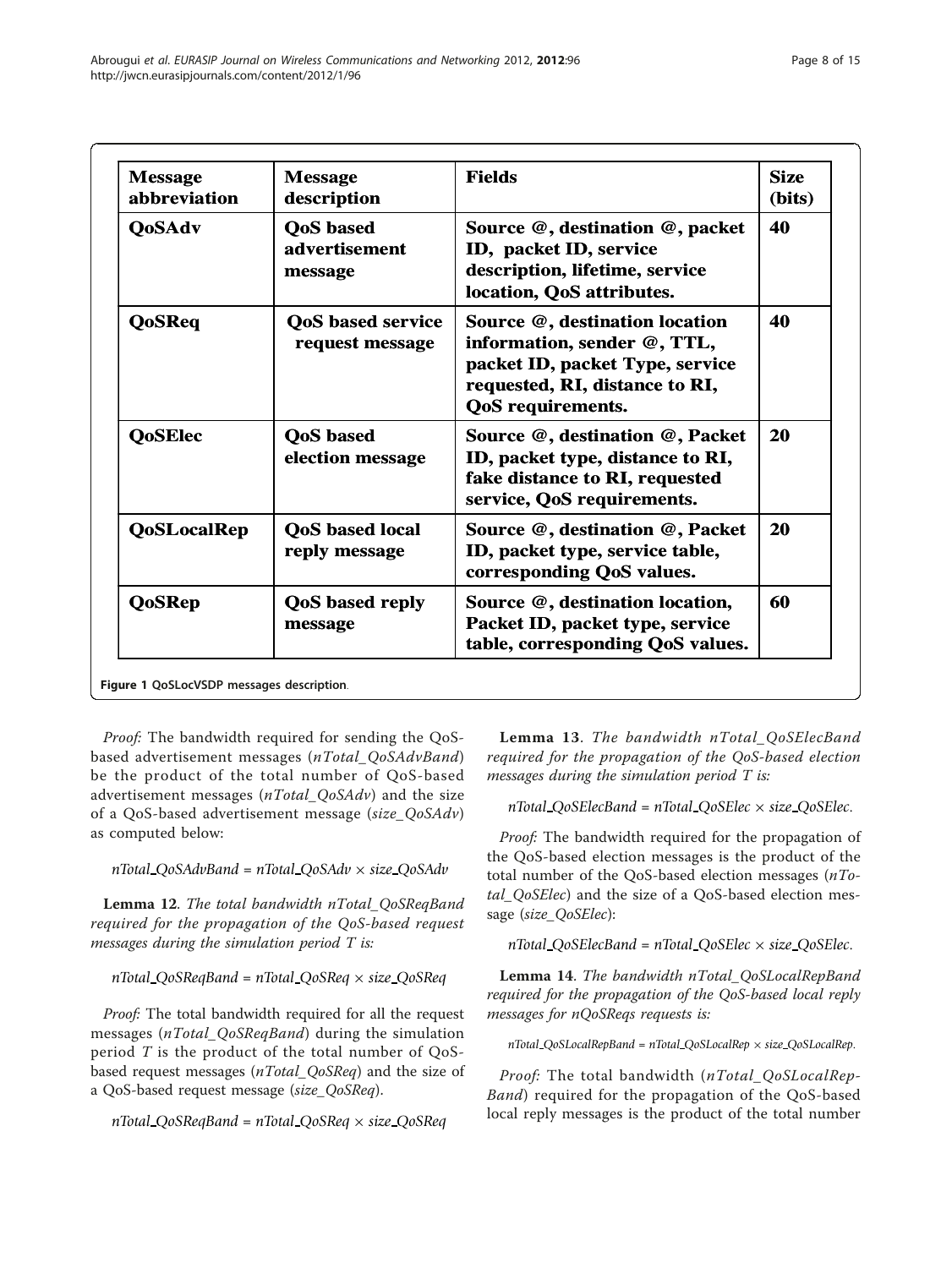of QoS-based local reply messages (nTotal\_QoSLocalR) and the size of a QoS-based local reply message (size\_- QoSLocalRep) as computed below:

#### *nTotal QoSLocalRepBand* = *nTotal QoSLocalRep* × *size QoSLocalRep*.

Lemma 15. The total bandwidth nTotal\_QoSRepBand required for the propagation of the QoS-based reply messages during the simulation period T is the product of the total number of QoS-based reply messages nTotal\_- QoSRep and the size of a QoS-based reply message size\_- QoSRep:

## *nTotal QoSRepBand* = *nTotal QoSRep* × *size QoSRep*

Proof: The total bandwidth nTotal\_QoSRepBand required for the propagation of the QoS-based reply messages during the simulation period  $T$  is the product of the total number of QoS-based reply messages  $nT_0$ tal\_QoSRep and the size of a QoS-based reply message size\_QoSRep:

# *nTotal QoSRepBand* = *nTotal QoSRep* × *size QoSRep*

Theorem 4. The total bandwidth usage Band\_Qo-SLocV SDP in our QoSLocVSDP during the simulation period T is:

*Band QoSLocVSDP* = *nTotal QoSAdv* × *size QoSAdv* + *nTotal QoSReq* × *size QoSReq*+ *nTotal QoSElec* × *size QoSElec* + *nTotal QoSLocalRep* × *size QoSLocalRep* + *nTotal QoSRep*× *size QoSRep*

Proof: The total bandwidth usage of our QoSLocVSDP during the simulation period  $T$  comprises: the total bandwidth usage of the QoS-based advertisement messages, the total bandwidth usage of the QoS-based request messages, the total bandwidth usage of the QoSbased election messages, the total bandwidth usage of the QoS-based local reply messages and the total bandwidth usage of the QoS-based reply messages. We deduce our theorem from Lemmas 11-15.

#### 7. Performance evaluation

In this section, we present the simulation we have conducted to evaluate the performance of our load balancing and QoS-aware location-based service discovery protocol in infrastructure-based vehicular network. We performed our simulation on the network simulator ns-2 [\[13](#page-14-0)]. In our experiments, we simulated an infrastructure-based vehicular network comprising 16 RRs. We set the average number of vehicles circulating along the network road sections to 130 vehicles. We used realistic mobility traces [\[14\]](#page-14-0) in order to evaluate the basic and the load balancing and QoS aware LocVSDP's performance.

As illustrated in our simulation parameters table (Table 2), we use the 802.11 as wireless medium with a data transmission rate of 11 Mbps and a transmission

# Table 2 Simulation parameters

| Parameter name                | Parameter value            |
|-------------------------------|----------------------------|
| Wireless medium               | 802.11                     |
| Data transmission rate        | 11 Mbps                    |
| Transmission range (m)        | 200                        |
| Average vehicle's Speed (m/s) | 20                         |
| Simulation time (s)           | 1200                       |
| Simulation area $(m^2)$       | $600 \times 600 = 120,000$ |
| number of vehicles            | 130                        |
| RR number                     | 16                         |
| Clients' number               | 40                         |
| servers' number               | 9                          |
| RI surface $(m^2)$            | $\Pi$ $\times$             |

range of 200 m. We use a modified version of the manual routing protocol proposed in [[15](#page-14-0)] to route communication packets between RRs in the wireless backbone and RRs and vehicles. In [\[15](#page-14-0)], routing paths are generated in hop by hop basis and avoiding routing loops.

We considered 9 service providers located in the RI and providing the same service requested by the 40 service clients circulating in the vehicular network. The arrival time of service requests follows an exponential distribution.

The evaluation of our load balancing and QoS aware discovery protocol required the investigation of various test cases. In our chosen test cases, we assume that service clients' queries target the same service type in the same RI. Besides, we assume that the 9 service providers are located in the same RI specified by the service clients and that they provide the same service type. Service clients can generate one or many service requests during the simulation time.

We assumed that 50% of the service requests specify some performance attributes on service providers and/ or routing path.

In the course of our experiments, the request number is defined as the number of service queries sent by vehicle clients. The following metrics have been used for the performance evaluation of the original LocVSDP and the load balancing and QoS-based LocVSDP. They are success rate, connection rate, bandwidth usage, average response time, and average load on vehicular components.

• success rate which indicates the average fraction of successful service transactions;

• connection rate which indicates the average percentage of successful service connections; i.e., the service requester is able to connect to the service provider through the returned routing path;

• average response time which indicates the average time of successful request transactions. It measures the elapsed time for getting a valid service reply in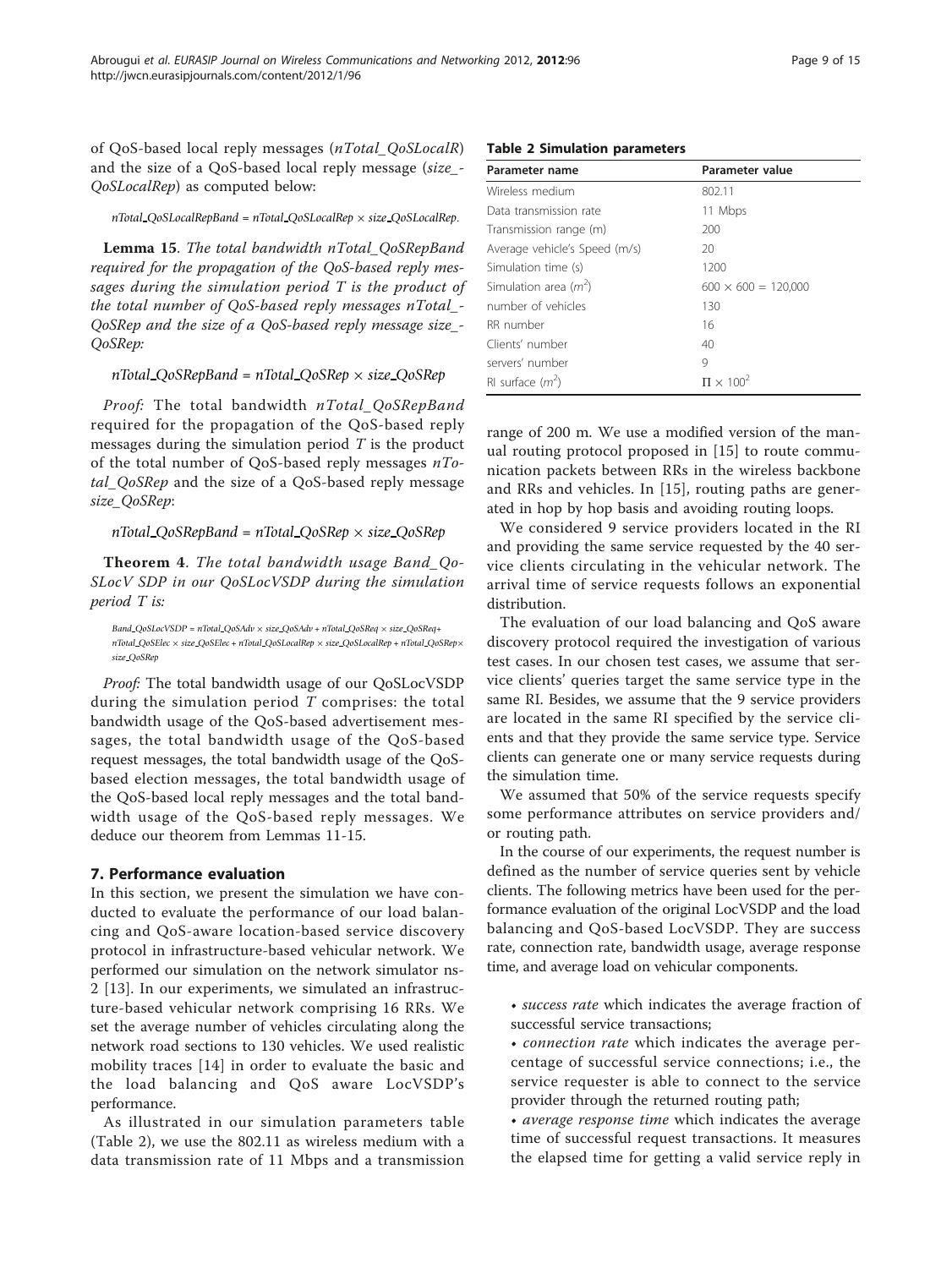response to a service request sent by a vehicle. This metric takes into account several factors such as transmission and message processing delay, just to mention few; and

• bandwidth usage which measures the bandwidth usage of driver's service queries during the simulation time.

• *average load* which measures the average load on vehicular components such that service providers and RRs.

The results of our extensive simulation experiments are illustrated in Figures 2, [3](#page-10-0), [4,](#page-10-0) [5](#page-11-0), [6,](#page-11-0) [7](#page-12-0), and [8](#page-12-0). They are obtained after we averaged several runs with an interval of confidence between 90 and 95%. Let us now turn to our results.

Figure 2 illustrates the average load in terms of average number of requests handled by each service provider located in the RI. In this scenario, we set the number of requests to 100. In the basic LocVSDP protocol 97% of the requests are handled by the service provider 116, whereas in the QoS-based LocVSDP every service provider located in RI handles at most 11% of the total requests generated during the simulation time. This proves that our QoSLocVSDP succeeds in balancing the load among the different service providers in the RI. In the basic LocVSDP protocol, the service reply contains information about the closest service provider to the center of the RI. Since in our simulation scenario we assume that all the service requests specify the same RI, the closest service provider 116 located closer to the

center of the RI than the other service providers handled 97% of the total requests and 3% of the total requests were dropped. However, in the QoSLocVSDP, service replies contain information about the closest less loaded service provider to the center of the RI. Thus 99% of the total number of requests are handled by service providers inside RI such that every service provider handles at most 11% of the total requests.

Figure [3](#page-10-0) depicts the load balancing on RRs inside the RI of the basic LocVSDP and the QoSLocVSDP respectively for 100 requests. Four RRs are located inside the RI, their IDs are 0, 1, 2, and 5, respectively. The figure shows that for the basic LocVSDP, almost 100% of the requests are handled by the elected leader RR ID 1. Whereas for the QoSLocVSDP, requests are handled equitably by all the RRs inside the RI. In fact, every RR inside RI is elected as leader to process requests of at most 25% of the total requests. Thus, our proposed load balancing mechanism succeeds in balancing the processing load of service requests by RRs inside the RI.

Figure [4](#page-10-0) plots the load balancing on RRs in the vehicular network using the basic LocVSDP and the QoSLocVSDP respectively for 100 service requests. It shows mainly the used capacity of each RR in the simulated vehicular network. In the basic LocVSDP, almost 100% of the capacity of RR 1 is used. The used capacity of the other RRs is less that 50%. The reason behind this is that in the basic LocVSDP, the service reply returned to the service requester contains information about the fastest path to the service provider, i.e., the path from which the elected leader received the first request

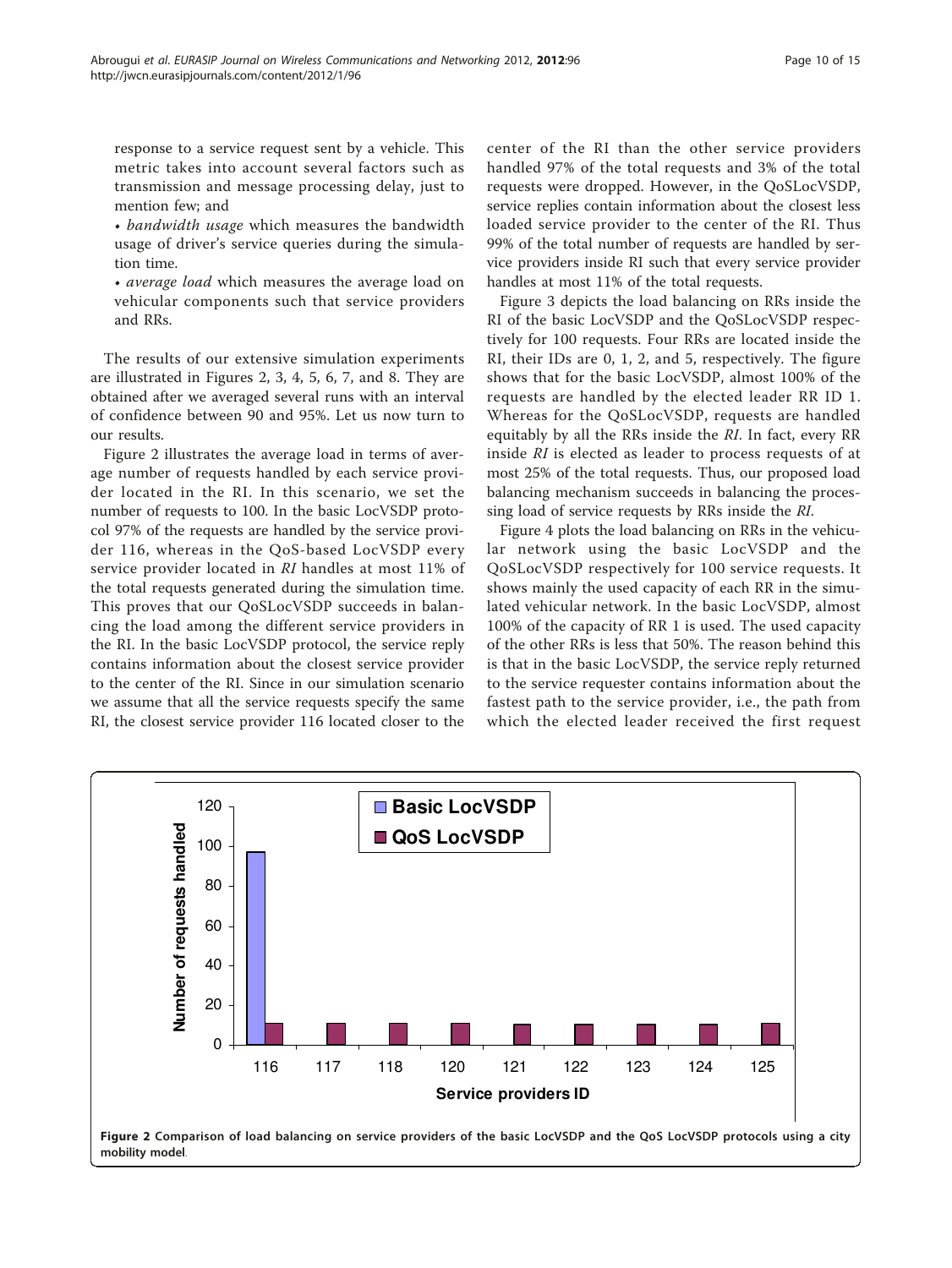<span id="page-10-0"></span>

message or parent message as we explained earlier. Thus the basic LocVSDP, does not consider the load and the capacity of RRs in the choice of the routing path between the service provider and the service requester. On the other hand, in the QoSLocVSDP, the used capacity of all the RRs is less than 40%. Thus, our proposed load balancing mechanism succeeds again in guaranteeing a balanced load on the RRs. In fact, in the QoSLocVSDP, a

service reply is geocast to the service requester and the path retained for the communication between the service provider and the service requester is not necessarily the fastest path, but it is the less loaded path among the traversed routing paths in the geocast region between the service provider and the service requester. This explains the balanced capacity used in RRs 0, 1, 2, 3, 4, 5, 6, 7, 11 located inside the geocast region.

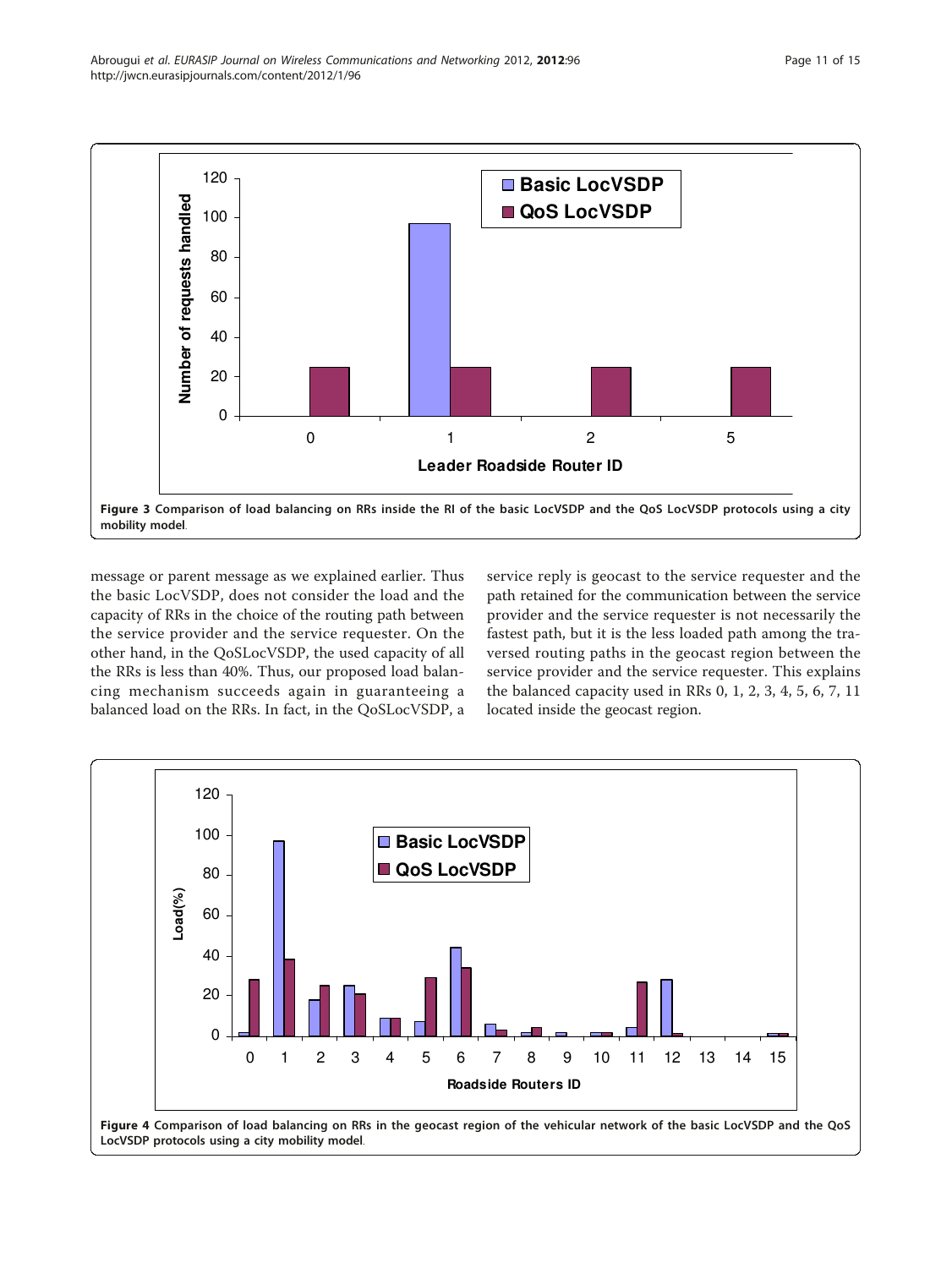<span id="page-11-0"></span>

In Figures 5, 6, [7,](#page-12-0) and [8,](#page-12-0) we plot the curves related to the success rate, the connection rate, the bandwidth usage and the average response time respectively, of different variants of the LocVSDP and the QoSLocVSDP when the number of requests varies between 10 and 100. The different variants are describes below:

• Basic LocVSDP: corresponds to the execution of the basic LocVSDP protocol when the service requester does not specify any QoS attributes in its request.

• QR LocVSDP: corresponds to the execution of the basic LocVSDP when the service requester specifies a QoS requirement in the routing path used for communication to the service provider. Some RRs in the vehicular network between service requesters and service providers do not satisfy the requested QoS requirement.

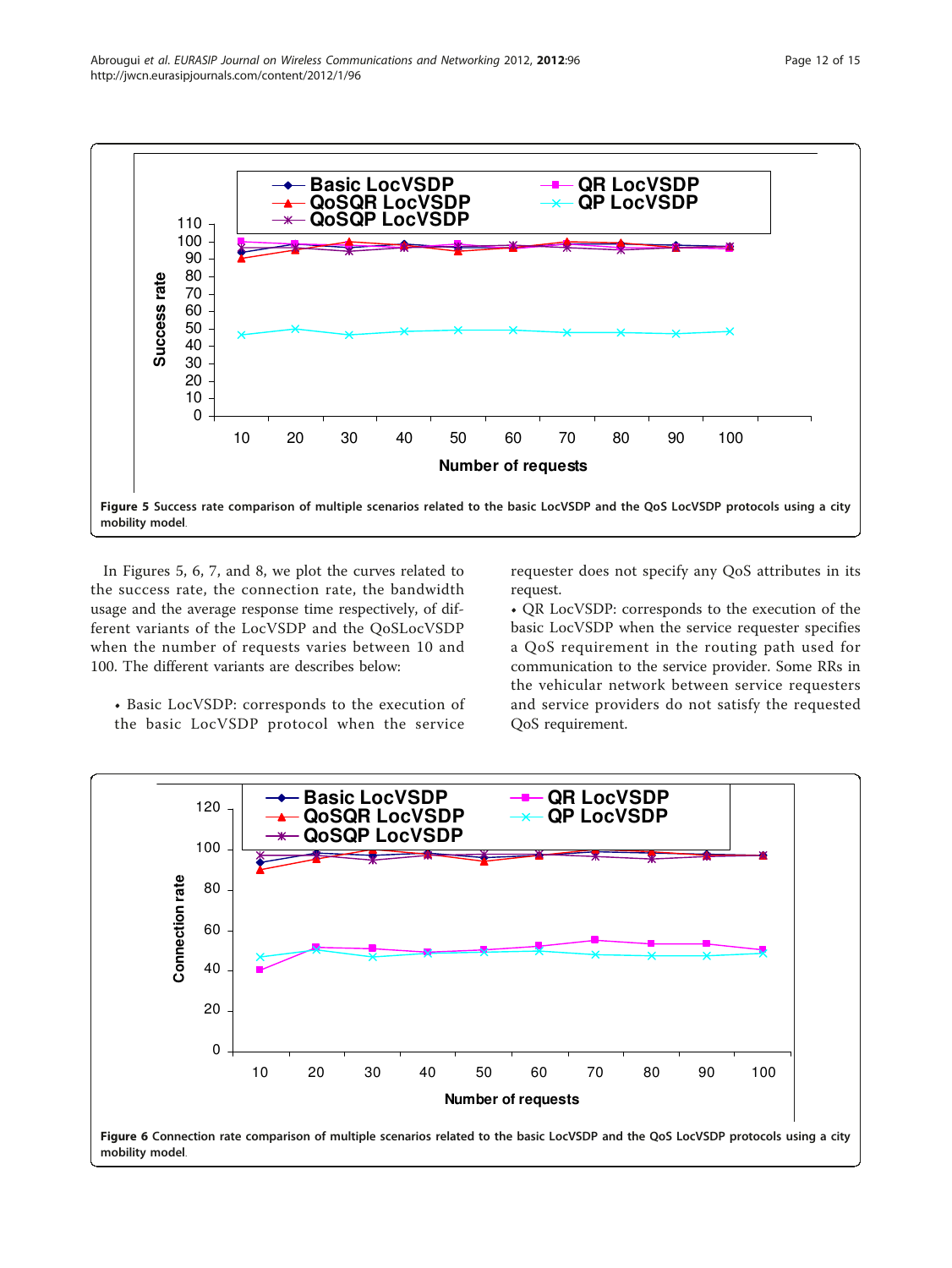<span id="page-12-0"></span>

• QoSQR LocVSDP: corresponds to the execution of the QoSLocVSDP when the service requester specifies a QoS requirement in the routing path used for communication to the service provider. Some RRs in the vehicular network between service requesters and service providers do not satisfy the requested QoS requirement.

requests have QoS requirement in the requested service provider; and the service provider that have the ID 116 does not satisfy the QoS requirement.

• QoSQP LocVSDP: corresponds to the execution of the QoSLocVSDP when the service requester specifies a QoS requirement in the requested service provider.

• QP LocVSDP: corresponds to the execution of the basic LocVSDP when 50% of the total number of

In Figure [5](#page-11-0), we depict that the success rate of the different scenarios is quite high (more than 90%) except

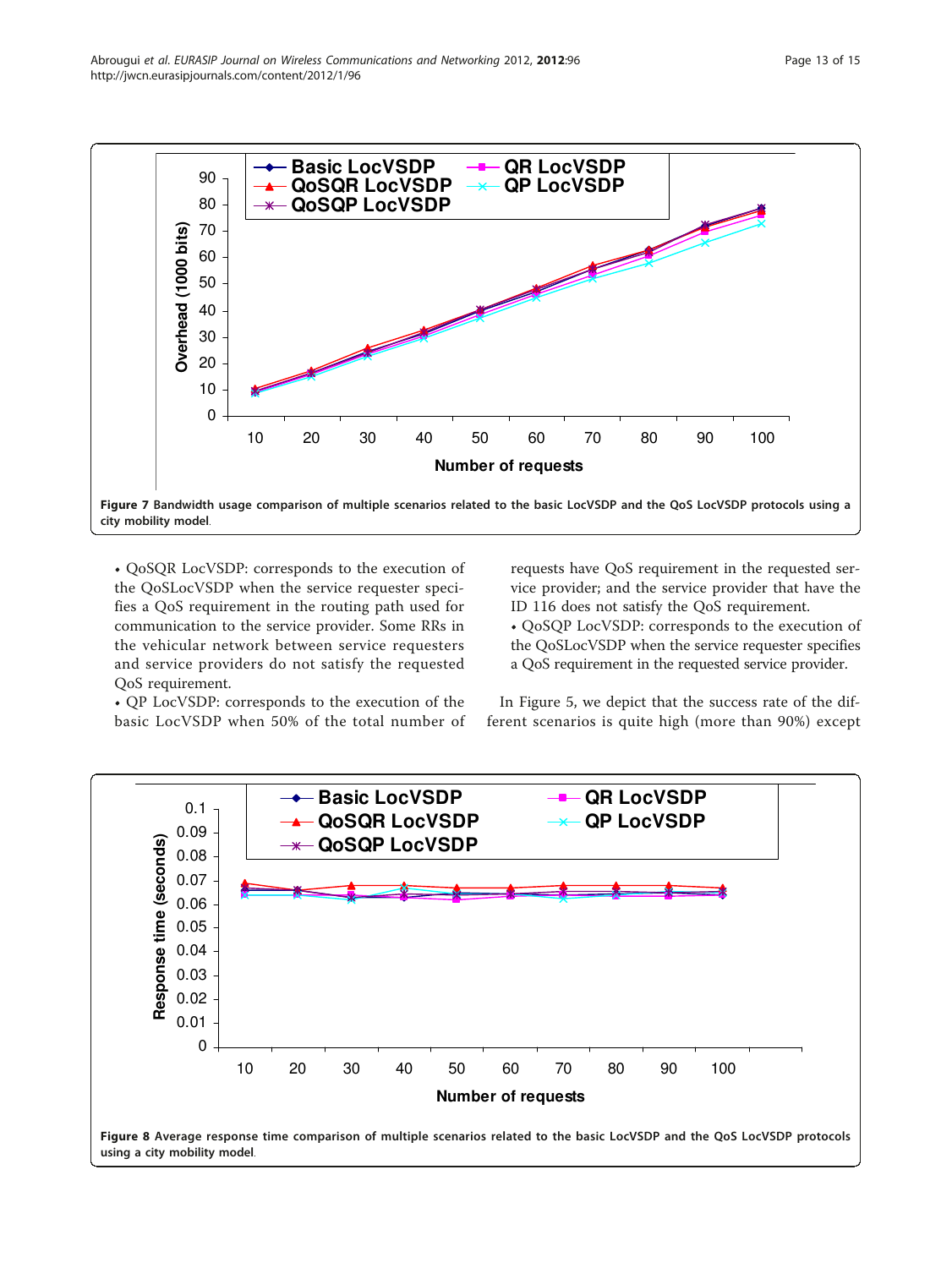<span id="page-13-0"></span>for the QP LocVSDP Scenario. This latter have a success rate in the order of 50%. QP LocVSDP corresponds to the execution of the basic LocVSDP when 50% of the total number of requests have QoS requirement in the requested service provider. Since the basic LocVSDP does not take into consideration any QoS requirement and that the closest service provider to the origin of the RI is the provider with ID 116, almost 50% of the service requests in this scenario cannot be satisfied. This explains the low success rate of in the QP LocVSDP scenario. However for the QoSQP LocVSDP, which corresponds to the execution of the QoSLocVSDP when 50% of the total number of requests have QoS requirement in the requested service provider, have high success rate. This is because our proposed QoSLocVSDP mechanism takes into account the QoS requirements specified in the clients requests. The success rate in the other scenarios (QR LocVSDP and QoSQR LocVSDP) is not affected when the requester specifies a QoS requirement in the requested service provider.

Figure [6](#page-11-0) plots the curves related to the connection rate of service requesters to their correspondent service providers. We notice that the connection rate of the curve that correspond to the scenario QR LocVSDP is less than 50%. This is mainly due to the fact that the basic LocVSDP returns a service reply to the service requester containing the fastest path to the service provider and does not consider any QoS requirements in the routing path. The fastest path could not have all its routing components satisfy the QoS requirement specified in the client request. Consequently, even if the service provider is found and the service reply is returned to the service requester (which explains the high success rate of QR LocVSDP in Figure [5\)](#page-11-0), this latter cannot establish a communication connection through the returned routing path. That is why the connection rate in the QR LocVSDP scenario is not high. However, the connection rate in the QoSQR LocVSDP scenario is high because this latter takes into account the QoS requirements specified in a service request.

The curve corresponding to QP LocVSDP scenario has its connection rate as good as its success rate. This is because only the requesters that receive service replies with the appropriate service provider that can establish a connection with their correspondent service providers.

Figure [7](#page-12-0) plots the curves of the bandwidth usage of the different scenarios related to the basic LocVSDP and the QoSLocVSDP when the number of requests ranges between 10 and 100. We notice that all the curves have the same behavior. The bandwidth usage of the different scenarios is in the order of 10000 bits for 10 requests and increases to reach around 80000 bits for 100 requests. If we examine more closely the curves, we

notice that the bandwidth usage in the scenarios related to the QoSLocVSDP is slightly more than the bandwidth usage in the scenarios related to the basic LocVSDP. This is mainly due to the fact that in the QoSLocVSDP, more messages are exchanged between vehicular components that are related to load balancing and QoS requirements satisfaction purposes.

Figure [8](#page-12-0) depicts the average response time of the different scenarios related to the execution of the basic LocVSDP and the QoSLocVSDP when the number of requests ranges between 10 and 100. We notice that the average response time of the different scenarios is in the order of 65 milliseconds. The QoSLocVSDP protocol does not have an impact on the average response time.

We conclude that our proposed load balancing and QoSLocVSDP protocol succeeds in balancing the load between the different components of the vehicular networks (RRs and service providers) and satisfies clients requests with different QoS requirements, while guaranteeing a good response time and appropriate bandwidth usage.

# 8. Conclusion

In this article, we proposed an efficient load balancing and QoS-based location-based service discovery protocol for vehicular networks. We presented its proof of correctness and we computed its message complexity and its bandwidth usage. We presented our simulation experiments and performance evaluation in comparison to the original LocVSDP. Our proposed protocol succeeds in balancing the load between the different components of the vehicular network, including RRs and service providers. Moreover, it showed high performances, in terms of response time and bandwidth usage while satisfying clients requests with different QoS requirements.

#### Acknowledgements

This work is partially supported by Canada Research Chair Program, NSERC, Ontario Distinguished Research Award Program, OIT/MRI fund, partial support from King Saud University and A. Boukerche's Visiting Professorships.

#### Author details

<sup>1</sup> DIVA Research Center, University of Ottawa, Ottawa, ON K1N 6N5, Canada <sup>2</sup>Paradise Research Laboratory, University of Ottawa, Ottawa, ON K1N 6N5 Canada <sup>3</sup> College Of Computer and Information Sciences, King Saud University, Riyadh 11543, Kingdom Of Saudi Arabia

#### Competing interests

The authors declare that they have no competing interests.

Received: 2 July 2011 Accepted: 9 March 2012 Published: 9 March 2012

#### References

1. MD Dikaiakos, A Florides, T Nadeem, L Iftode, Newblock location-aware services over vehicular ad-hoc networks using car-to-car communication. IEEE J Sel Areas Commun. 25(8), 1590–1602 (2007)